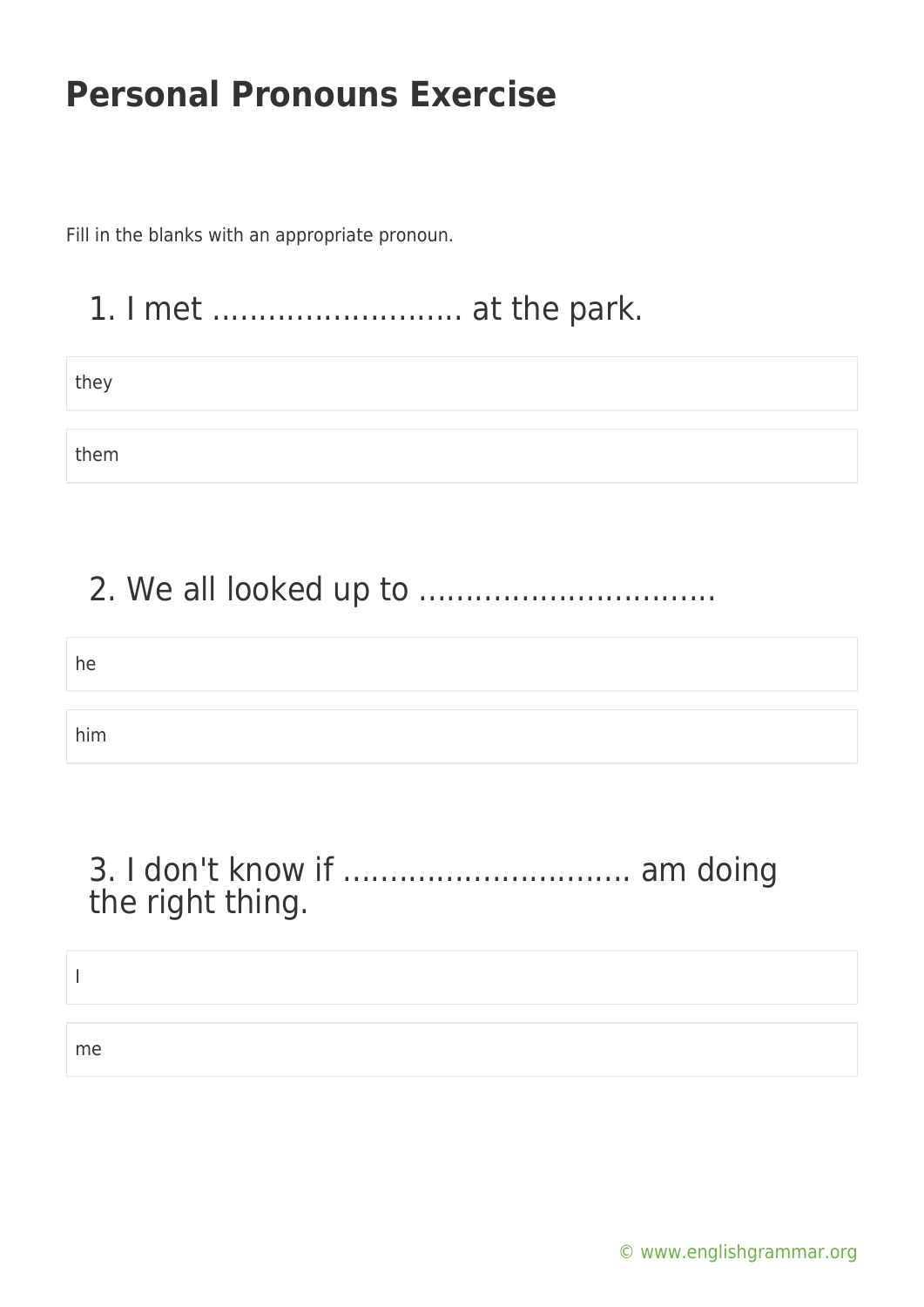4. It has been a long time since we heard anything from ..................................

| she |  |
|-----|--|
|     |  |
| her |  |

## 5. Do you know who ............................... is?

| her |  |
|-----|--|
|     |  |
| she |  |

#### 6. It took .................................. an hour to get dressed.

| me |  |
|----|--|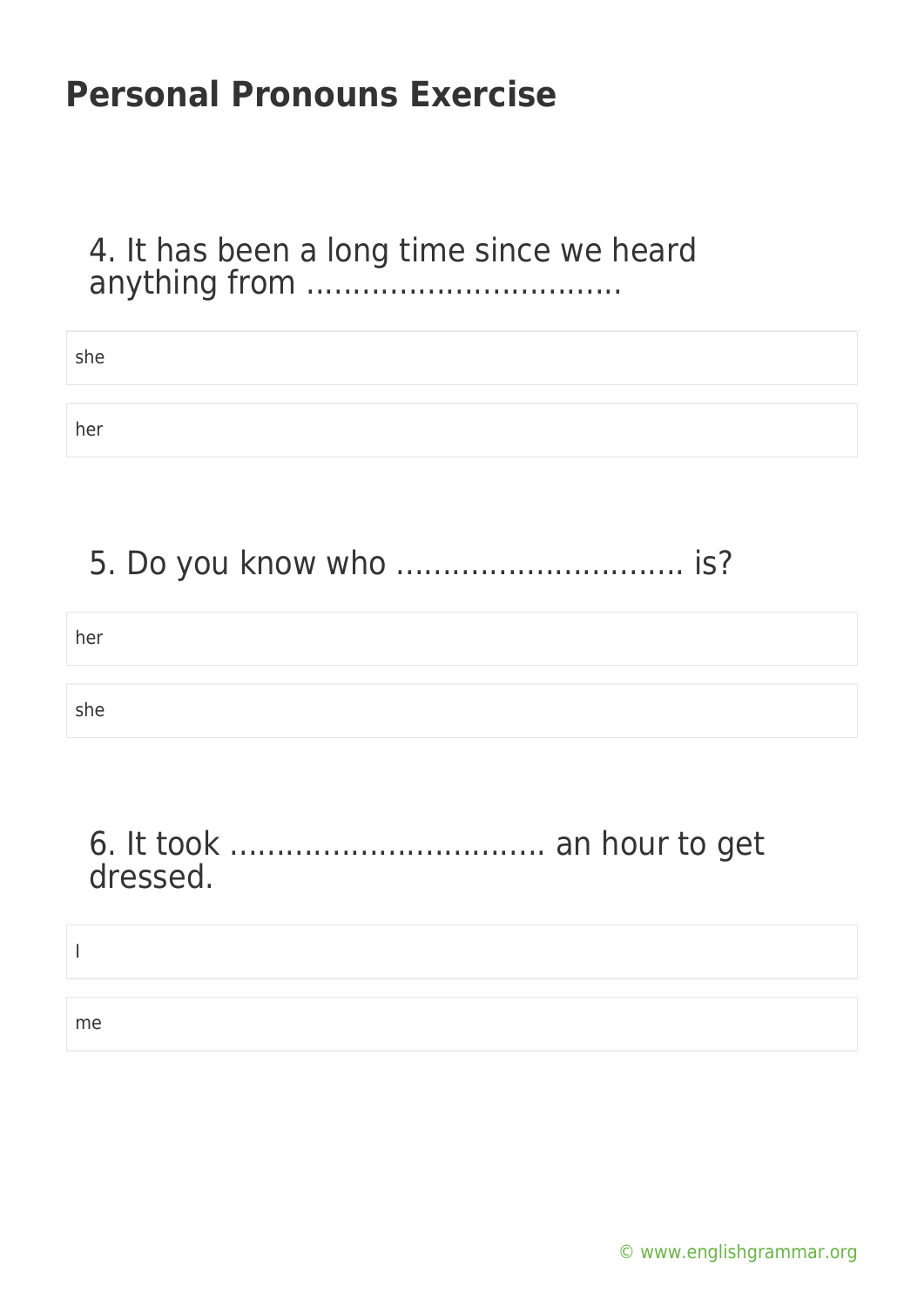7. We have been waiting for ................................. for a while.

| he  |  |  |
|-----|--|--|
|     |  |  |
| him |  |  |
|     |  |  |

| any help. |
|-----------|

I

me

#### 9. Between you and .................................., I don't want a third person.

I

me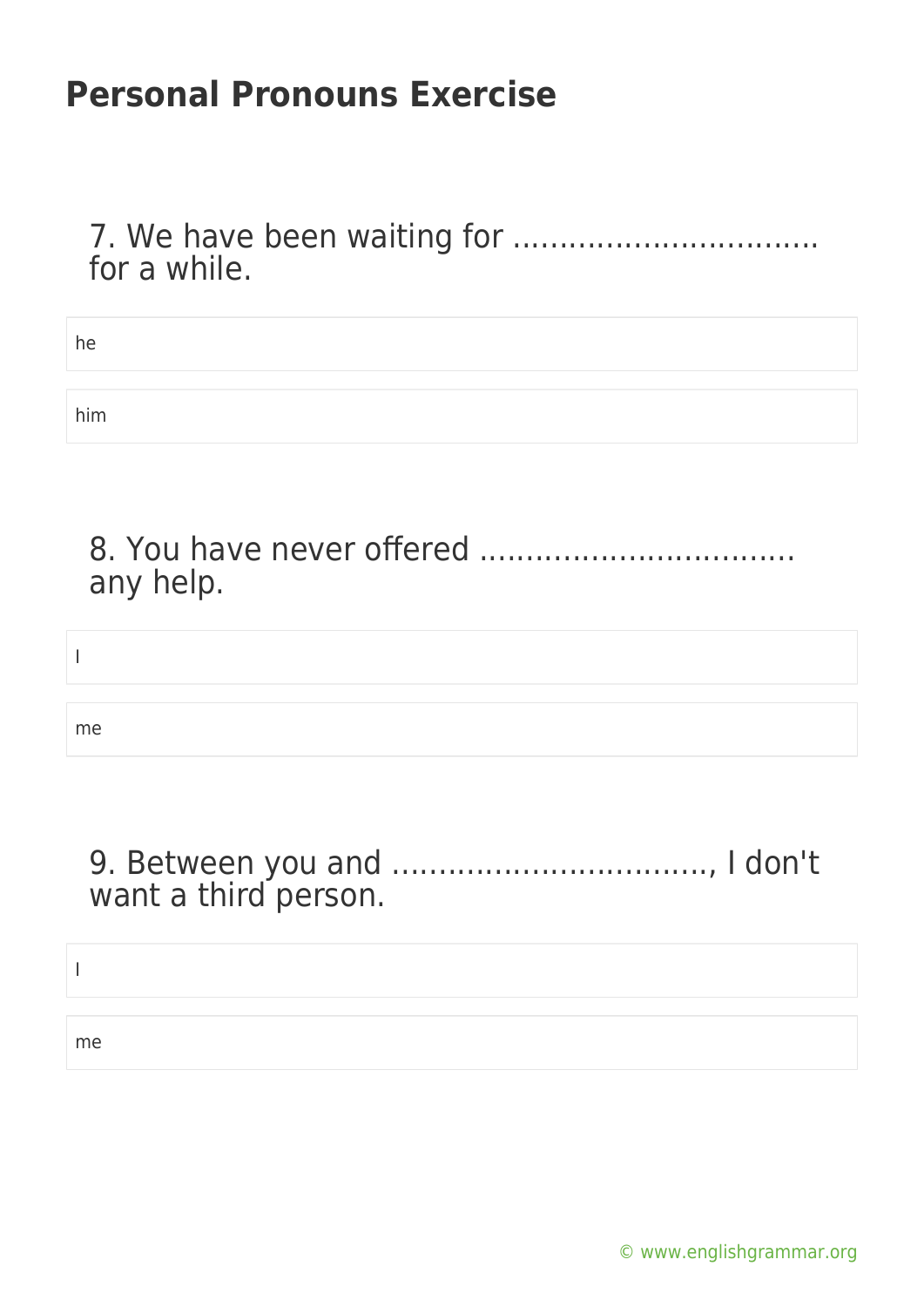## 10. She doesn't smoke like

.....................................

he

him

# 11. Most of our neighbours are richer than

.......................................

| we |  |  |
|----|--|--|
|    |  |  |
| us |  |  |

## 12. They are more excited than ……………………..

| he  |  |
|-----|--|
|     |  |
| him |  |